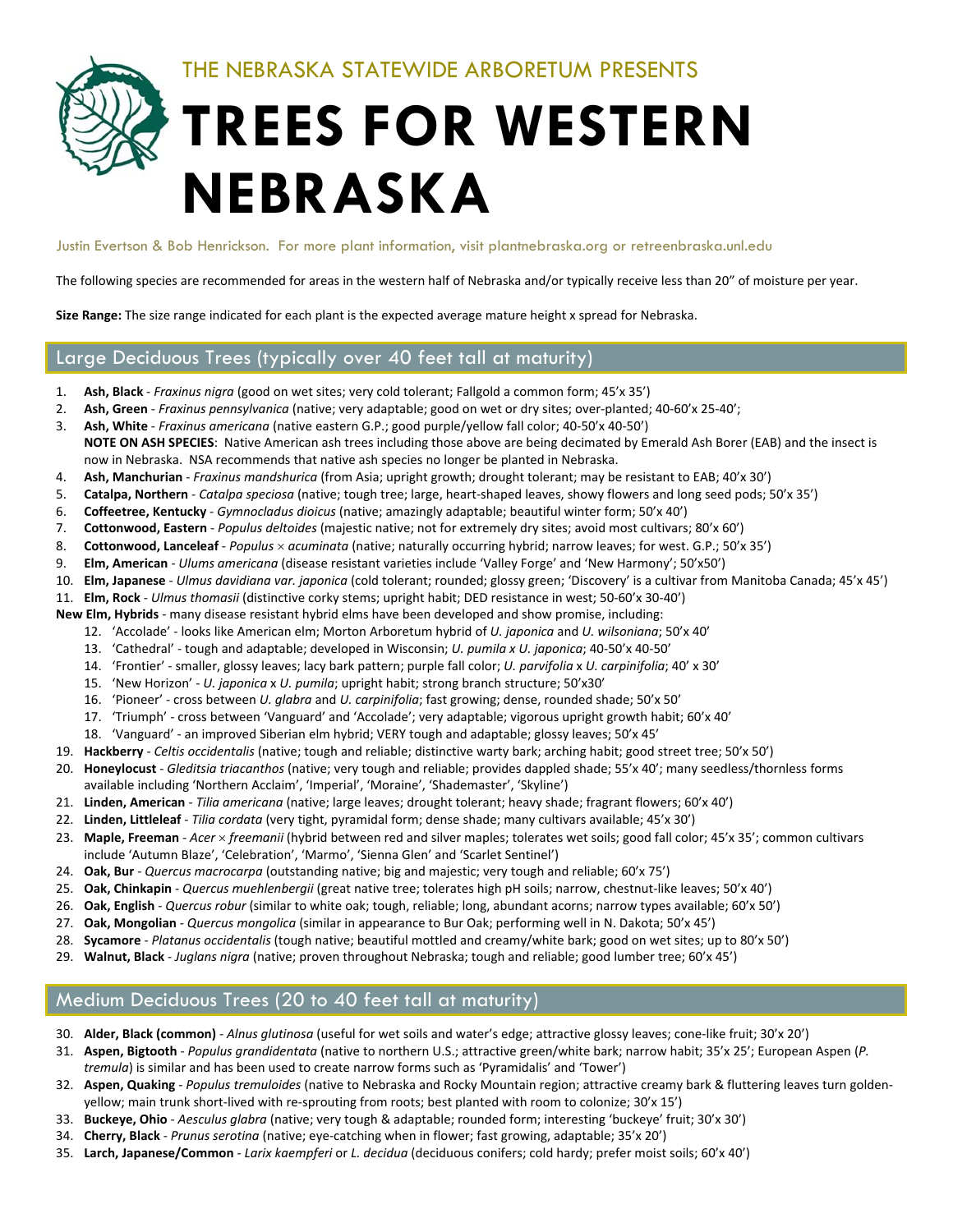- 36. **Lilac, Japanese Tree** ‐ *Syringa reticulata* (billowy white flowers in May; attractive bark; can grow to 30'x 25')
- 37. **Locust, Black** ‐ *Robinia pseudoacacia* (good on poor, dry soils and hot sites; short thorns; fragrant white flowers; 35'x 25';)
- 38. **Maple, Boxelder** ‐ *Acer negundo* (native to G.P. floodplains; very tough and adaptable; compound leaves; 30'x 25')
- 39. **Maple, Bigtooth** ‐ *Acer grandidentatum* (Rocky Mountain relative of sugar maple; multi‐stem habit; orange fall color; 30'x 20')
- 40. **Maple, Hedge** ‐ *Acer campestre* (pumpkin yellow fall color; drought tolerant; grown as a hedge in Europe; 30'x 25')
- 41. **Maple, Miyabe** ‐ *Acer miyabei* (similar to hedge maple but appears to be more adaptable; thick, glossy leaves; 30'x 25')
- 42. **Mountainash, European** ‐ *Sorbus aucuparia* (nice white flower and bright red fruit but disease prone; short lived; 25'x 20')
- 43. **Mountainash, Oakleaf** ‐ *Sorbus hybrida* (proven in western G.P.; attractive white flower, red fruit; oak‐like leaves; 30'x 20')
- 44. **Oak, Bur‐gambel** ‐ *Quercus macrocarpa gambelii* (hybrid of gambel oak and bur oak; for west. G.P.; 25‐40'x 25‐45')
- 45. **Oak, Upright English** ‐ *Quercus robur* var. *fastigiata* (a narrow form of English oak; seed grown; hardy; 40'x 5‐10')
- 46. **Pear, Callery** ‐ *Pyrus calleryana* (upright ornamental with showy white flowers in early spring; maroon‐red fall color; 30'x 25'; cultivars include 'Aristocrat', 'Autumn Blaze', 'Chanticleer', 'Redspire'; 'Bradford'; **this tree is overplanted and invasive and should not be planted!)**
- 47. **Pear, Ussurian** ‐ *Pyrus ussuriensis* (glossy leaves; nice fall color; better drought tolerance than *P. calleryana*; 25'x 20')
- 48. **Willow, Laurel** ‐ *Salix pentandra* (attractive, glossy foliage; fast growth; needs consistent moisture; short lived; 35'x 30')
- 49. **Willow, Misc.** ‐ *Salix spp.* (several species/types to choose from in the nursery trade including some with golden and/or contorted twigs or weeping habit; all willows need consistent moisture and are typically short lived; *Salix alba* 'Tristis' is a common weeping willow)

#### Small Deciduous Trees (under 20' tall)

- 50. **Apricot, Manchurian** ‐ *Prunus mandshurica* (tough, cold hardy but short lived; attractive pink flowers; 15'x 15')
- 51. **Birdcherry (mayday tree)** ‐ *Prunus padus* (similar to chokecherry; very early flower; suckering habit; short lived; 25' x 15')
- 52. **Cherry, Canada Red** ‐ *Prunus virginiana* 'Shubert' (purple‐leaf form of native chokecherry; suckering habit; tough; 20'x 20')
- 53. **Cherry, Sour (tart)** ‐ *Prunus cerasus* (selected for cold hardiness and fruit production; useful in baking; several cultivars worth trying include 'Evans', 'Meteor', 'Montmorency' and 'Northstar'; protect in western Nebraska; 15'x 15')
- 54. **Chokecherry** ‐ *Prunus virginiana* (tough native; attractive white flowers in spring; good for birds; suckering habit; to 20' tall)
- 55. **Chokecherry, Amur** ‐ *Prunus maackii* (beautiful metallic amber to dark red‐brown bark; short lived; 20'x 15')
- 56. **Crabapple, Flowering** ‐ *Malus* spp. (a wide variety of selections with varied flower/fruit colors and size ranges available; choose plants in late summer to avoid disease problems and to see fruit set; proven cultivars include 'Adams', 'David', 'Donald Wyman', 'Harvest Gold', 'Prairifire', 'Spring Snow', 'Sugar Tyme' and 'Zumi Calocarpa' among many others)
- 57. **Crabapple, Prairie** ‐ *Malus ioensis* (native to central U.S.; white flowers; distinctive, sharp spurs; 15'x 15')
- 58. **Dogwood, Corneliancherry** ‐ *Cornus mas* (tough, reliable; large shrub or small tree; early yellow flowers; red fruit; 15'x 15')
- 59. **Dogwood, Gray** ‐ *Cornus racemosa* (native; large shrub or small tree; good dusty‐red fall color; multi‐stem habit; 15'x 10')
- 60. **Euonymus, Winterberry** ‐ *Euonymus bungeanus* (very attractive with red fall fruits; tough and adaptable; 20'x 20')
- Note: Most hawthorns are prone to rust and other leaf-spot diseases; do not plant near cedar trees.
- 61. **Hawthorn, Cockspur** ‐ *Crataegus crusgalli* (nice white flowers; glossy green leaves; abundant red fruit; 15'x 15'; variety *inermis* is a nice thornless form; Lavalle Hawthorn (*Crataegus lavallei*) is a striking hybrid that grows 15'x 10')
- 62. **Hawthorn, Downy** ‐ *Crataegus mollis* (native to northern and western GP; downy leaves in spring; low, spreading habit; 15'x 15')
- 63. **Hawthorn, misc.** ‐ *Crataegus* spp. (other hawthorns worth trying include Winter King (*Crataegus viridis*) selected for abundant orange‐red
- fruit; 'Crimson Cloud' (*C. laevigata*) with red flowers; and Russian Hawthorn (*C. ambigua*) that is very thorny and tough)
- 64. **Hoptree (Wafer Ash)** ‐ *Ptelea trifoliata* (large shrub or small tree; rounded form; distinctive disc‐like fruit; 15'x 15')
- 65. **Lilac, Pekin** ‐ *Syringa pekinensis* (creamy white flowers; attractive, flaky bark; similar to Jap. tree lilac but not as large; 20'x 15')
- 66. **Maple, Shantung** ‐ *Acer truncatum* (glossy, distinctive leaves; rounded form; proving to be tough/reliable; 15'x 15')
- 67. **Maple, Tatarian** ‐ *Acer tataricum* (multi‐stem habit; easy to grow; drought tolerant; good fall color; 20'x 15'; **Amur Maple (***Acer ginnala***)** is related and very similar but not as tolerant of high pH soils; 20'x 15')
- 68. **Oak, Gambel** ‐ *Quercus gambelii* (native to Rocky Mountains; variable multi‐stem habit; prefers well‐drained soils; 20'x 15')
- 69. **Plum, American** ‐ *Prunus americana* (shrubby but can be grown as a small tree; tough and adaptable; edible fruit; 15' x 12')
- 70. **Plum, Newport** ‐ *Prunus cerasifera* 'Newport' (dark purple‐green foliage; edible plums; tough but short lived; 15'x 15')
- 71. **Privet, New Mexican** ‐ *Forestiera neo‐mexicana* (creamy‐mottled bark; multi‐stem habit; for western G.P.; 12'x 12')

#### Evergreen Trees

- 72. **Arborvitae, Eastern** ‐ *Thuja occidentalis* (narrow habit; vertically layered foliage; 'Techny' a common form; 20‐25'x 5‐15')
- 73. **Douglasfir** ‐ *Pseudotsuga menziesii* (soft blue‐green needles; distinctive cones; graceful habit; avoid open sites; 50'x 30')
- 74. **Fir, Concolor** ‐ *Abies concolor* (attractive blue‐green, long, upswept needles; most reliable fir for Nebraska; 50'x 25')
- 75. **Juniper, Chinese** ‐ *Juniperus chinensis* (tight growing juniper; tree form types available include 'Keteleer'; 15‐25'x 10‐15')
- 76. **Juniper, Rocky Mountain** ‐ *Juniperus scopulorum* (native; blue‐green foliage; prefers well drained, drier soils; 20‐35'x 15‐20')
- 77. **Pine, Austrian** ‐ *Pinus nigra* (common, tough, easy to grow; attractive bark; similar to Ponderosa Pine; disease prone; 50'x 35')
- 78. **Pine, Bristlecone** ‐ *Pinus aristata* (use on well‐drained soils only; great looking "bottle‐brush" branch tips; 25'x 20')
- 79. **Pine, Bosnian** ‐ *Pinus heldreichii var. leucodermis* (great looking tree; dark green; similar to Austrian pine; 45'x 30')
- 80. **Pine, Jack** ‐ *Pinus banksiana* (extremely hardy; irregular, gnarled growth habit; windswept look; 40'x 25')
- 81. **Pine, Limber** ‐ *Pinus flexilis* (native; slow growing; soft needles; very flexible branches; plant on well‐drained soils; 50'x 30')
- 82. **Pine, Lodgepole** ‐ *Pinus contorta* (similar to Ponderosa Pine but with needles in twos and more twisted; 50'x 30')
- 83. **Pine, Mugo** ‐ *Pinus mugo* (variable growth habit; short needles; tough and adaptable; tree forms can grow to 15‐40'x 15‐25')
- 84. **Pine, Pinyon** ‐ *Pinus cembroides var. edulis* (very stout, short needles; well‐drained soils only; large edible nut; 25'x 20')